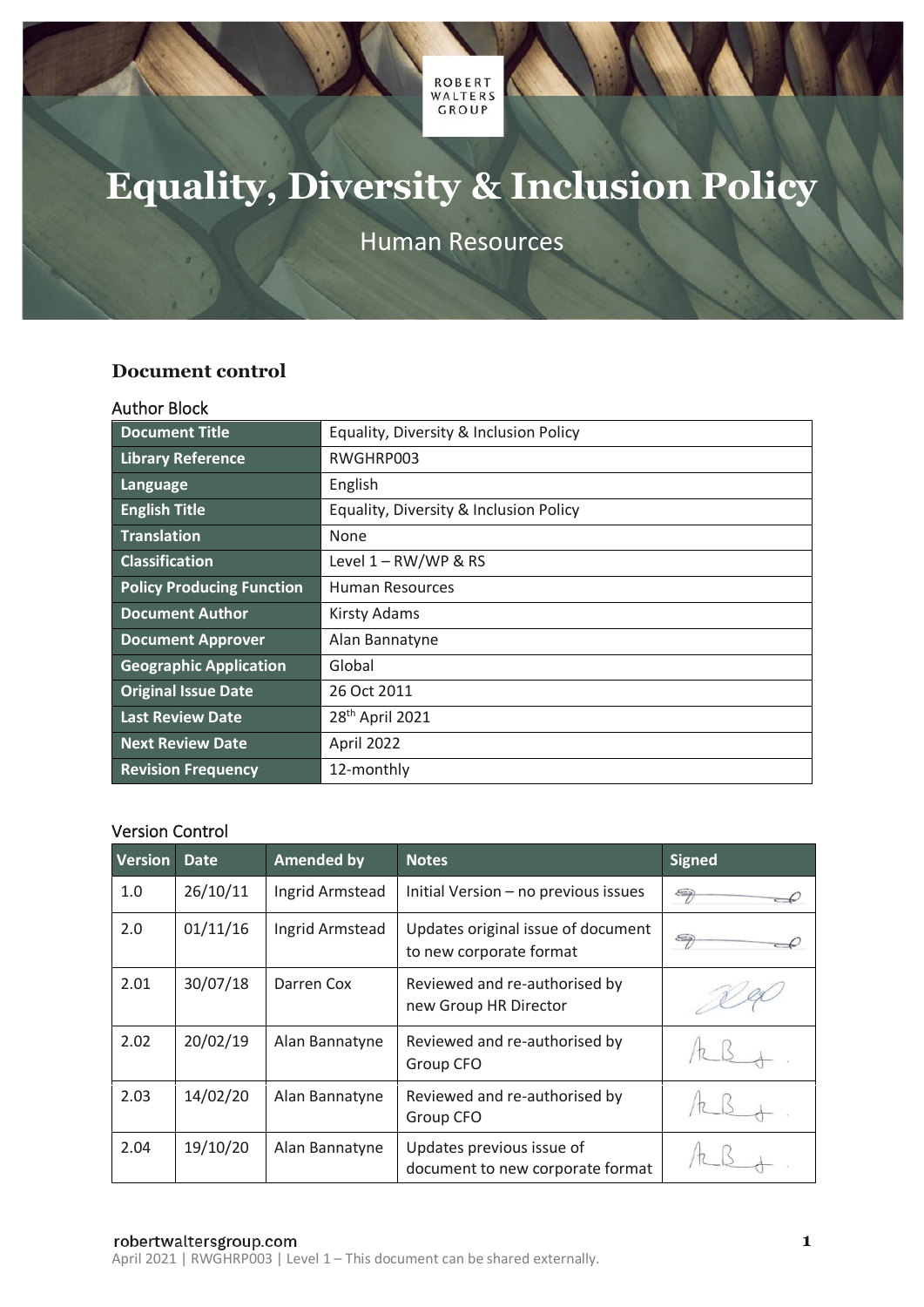| 2.05 |  | $28/04/21$ Kirsty Adams | Reviewed and updated by RS Chief<br>People & Culture Officer | Eirsty adams |
|------|--|-------------------------|--------------------------------------------------------------|--------------|
|------|--|-------------------------|--------------------------------------------------------------|--------------|

Printed versions of this policy are uncontrolled (i.e., they may not be the current version).

# **Contents**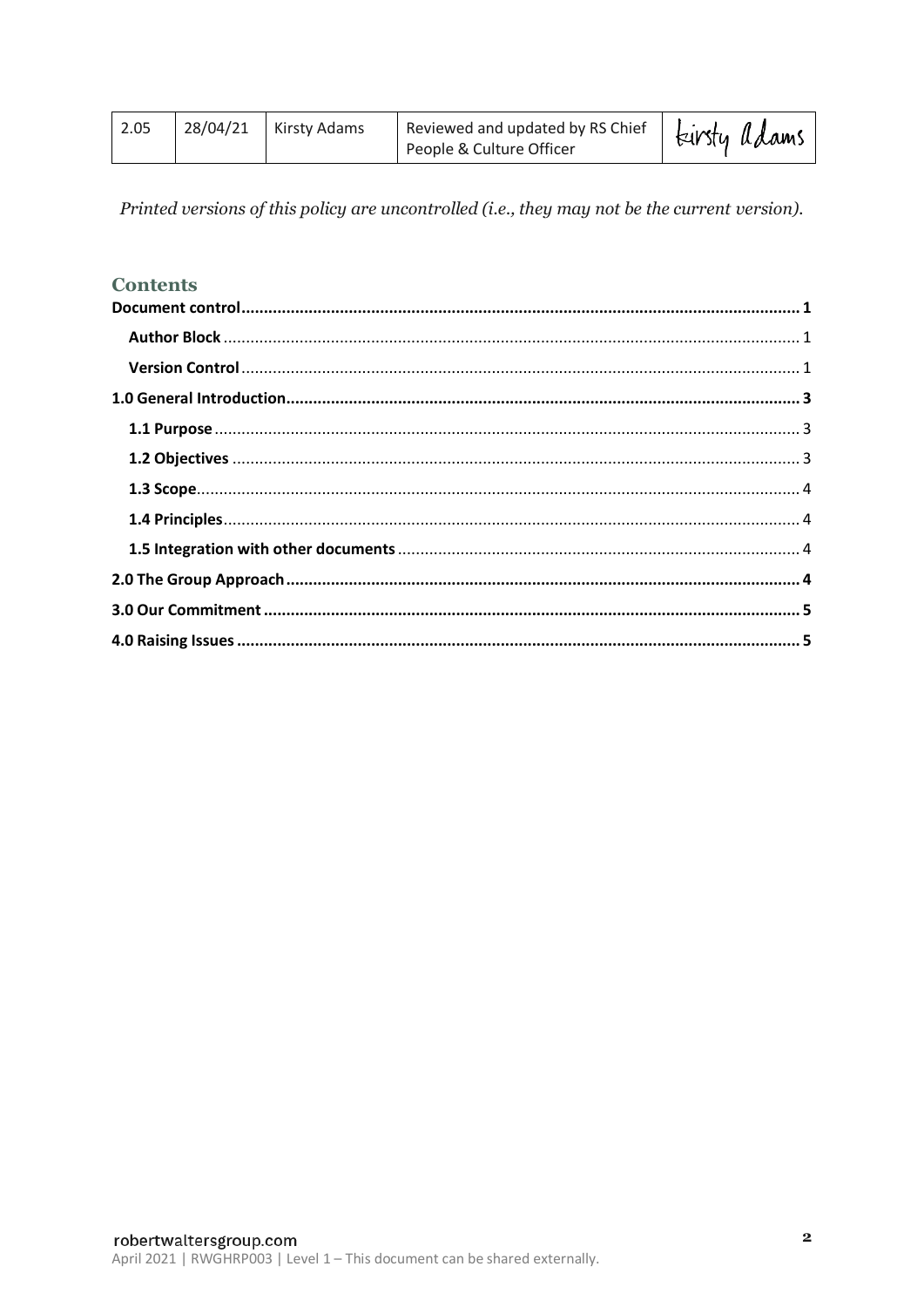# <span id="page-2-0"></span>**1.0 General Introduction**

## *'The Equality, Diversity and Inclusion Policy exists to ensure that staff and candidates can be selected regardless of their individual characteristics'*

#### <span id="page-2-1"></span>**1.1 Purpose**

Equality, Diversity & Inclusion (ED&I) is part of the way in which the Group operates. We can only reach our ambitions if we create an environment whereby people can be their authentic selves at work, sharing their skills knowledge and experience, thus creating an environment which allows people to perform to the best of their abilities.

This policy sets out our commitment to promoting a culture of inclusion which benefits, staff, clients and candidates. Discrimination will not be tolerated and will be dealt with in accordance with our Disciplinary & Performance Review policy.

Equality for the Group means fairness: we must ensure that individuals, or groups of individuals, are not treated less favourably because of any protected characteristics. Equality also means equality of opportunity: we must also ensure that those who may be disadvantaged can get the tools they need to access the same, fair opportunities as their peers.

Diversity for the Group is about recognising difference. It's acknowledging the benefit of having a range of perspectives in decision-making and the workforce being representative of the organisation's clients and candidates.

Inclusion for the Group is about ensuring that people's differences are valued and used to enable everyone to thrive at work. An inclusive working environment is one in which everyone feels that they belong without having to conform, that their contribution matters and they are able to perform to their full potential, no matter their background, identity or circumstances.

#### <span id="page-2-2"></span>**1.2 Objectives**

- 1. Maintain compliance with all relevant legal, regulatory and contractual requirements within the countries that we operate
- 2. Provide a reference document for training purposes
- 3. Provide guidance for best practice
- 4. To ensure that everyone is treated with dignity and respect
- 5. To encourage and celebrate equality, diversity and inclusion, by doing all we can to remove barriers in the workplace to ensure that everyone can fairly achieve their potential
- 6. To ensure that managers lead by example and create an inclusive culture in line with Group principles and values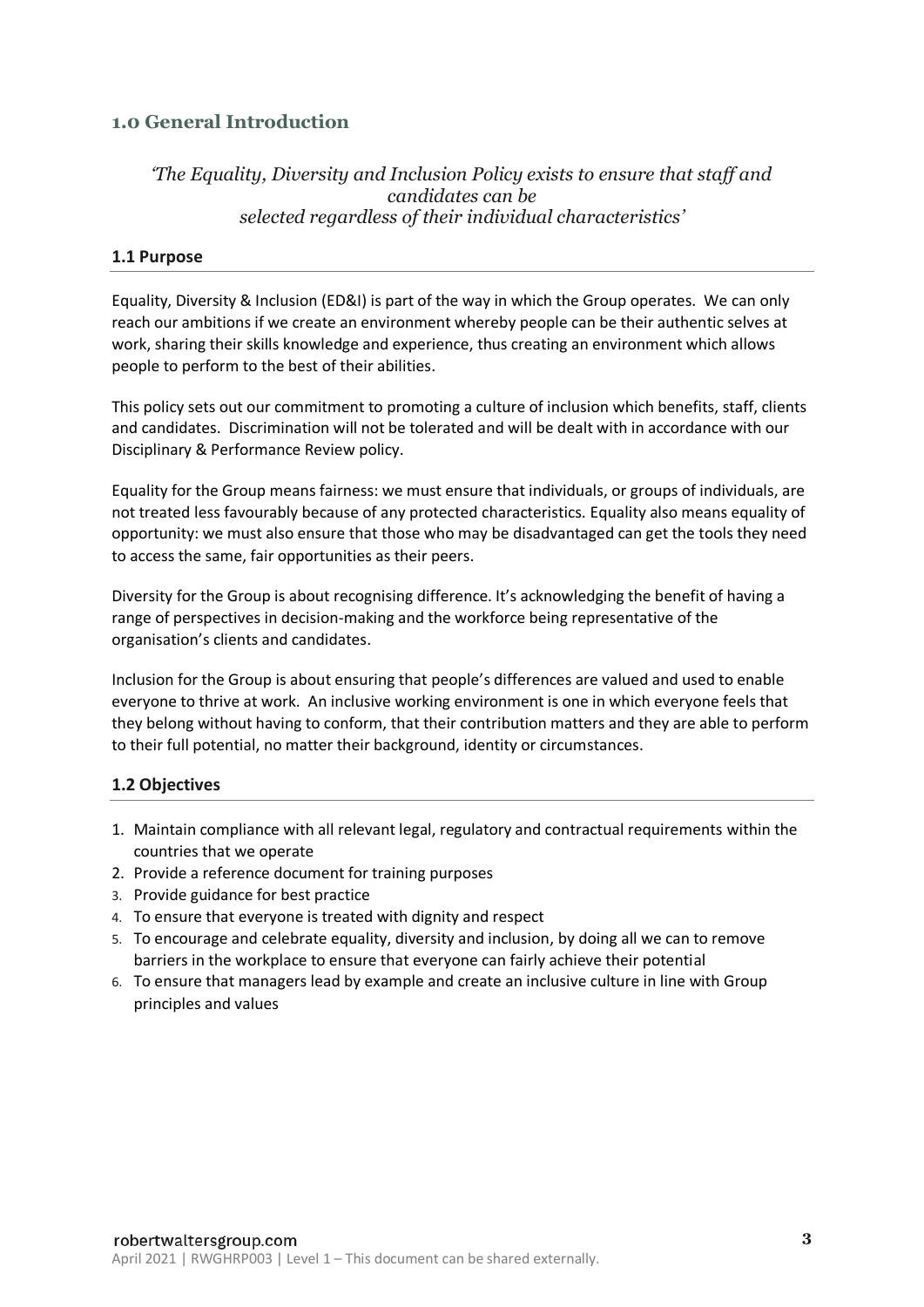#### <span id="page-3-0"></span>**1.3 Scope**

This policy should be applied to:

- All areas of operations of the Robert Walters Group
- All staff employed both permanent and contracted

All managers are responsible for implementing the policy within their business areas.

#### <span id="page-3-1"></span>**1.4 Principles**

This policy will be subject to review under the following circumstances:

- As part of an annual policy review process
- Following change in regulation (in local countries as required)
- On request by a Board member

#### <span id="page-3-2"></span>**1.5 Integration with other documents**

This procedure may need to be read in conjunction with the following document:

■ Anti-Harassment Policy (RWHRP001)

#### <span id="page-3-3"></span>**2.0 The Group Approach**

The Group believes in equality of opportunity for all employees and job applicants regardless of the following:

- Age
- Disability
- Gender Reassignment
- Marriage and Civil Partnerships
- Pregnancy and Maternity
- Race
- Religion or Belief
- **Sex**
- Sexual Orientation

The Group embraces the principles of equality, diversity and inclusion. We aim to provide a working environment and culture that recognises and values differences. Robert Walters Group also aims to attract and recruit the best staff and candidates whilst encouraging diversity. We select staff and candidates on the basis of merit and experience. We do not select staff /candidates based on any protected characteristics, but capture staff/candidate data according to skill set and experience.

This policy is to provide equality, diversity and inclusion at all stages of the employment relationship for all staff whether part time, full time or temporary. We oppose all forms of unlawful and unfair discrimination on grounds of any protected characteristics. Selection is therefore on the basis of aptitude, skills and ability.